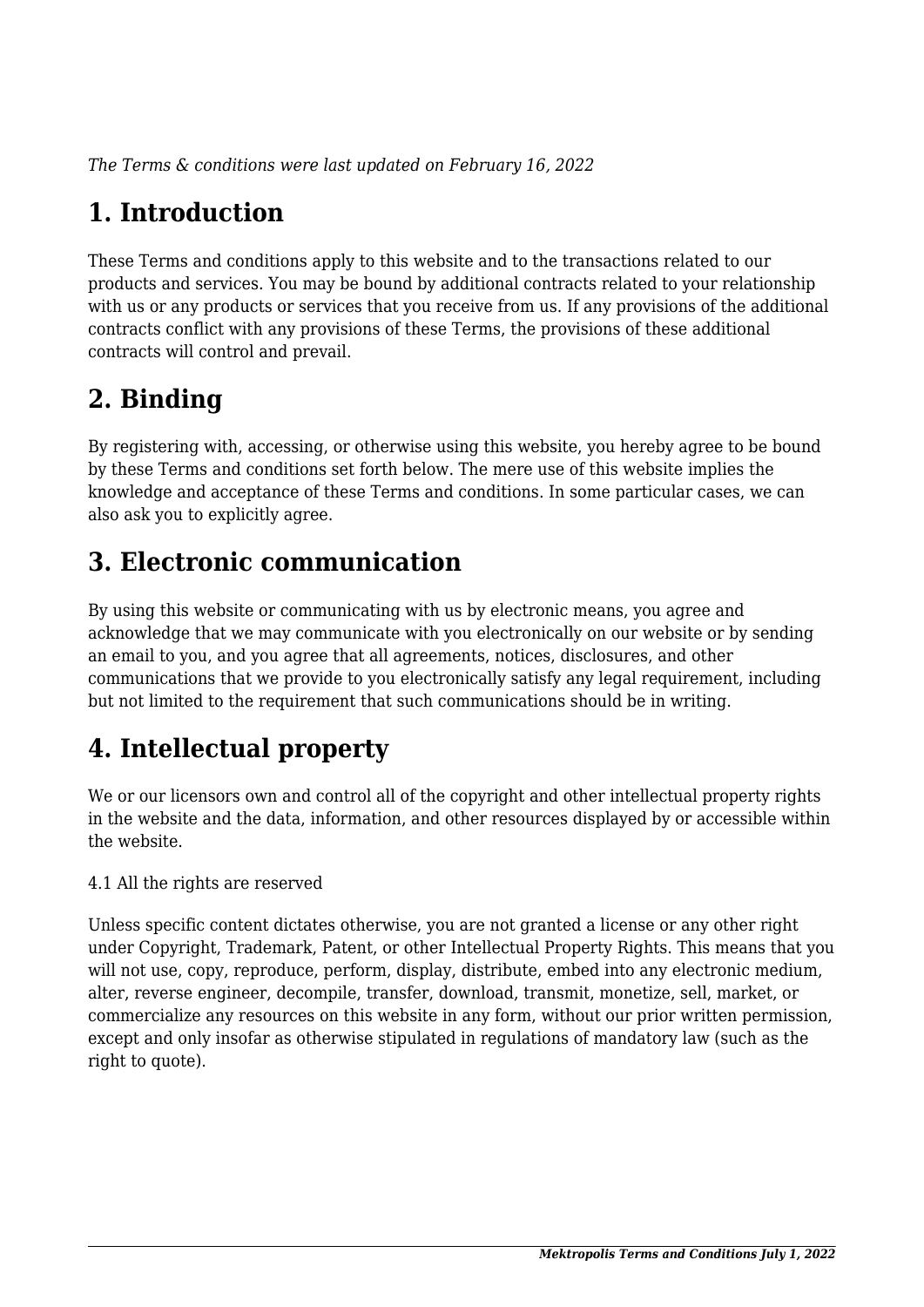### **5. Newsletter**

Notwithstanding the foregoing, you may forward our newsletter in the electronic form to others who may be interested in visiting our website.

# **6. Third-party property**

Our website may include hyperlinks or other references to other party's websites. We do not monitor or review the content of other party's websites which are linked to from this website. Products or services offered by other websites shall be subject to the applicable Terms and Conditions of those third parties. Opinions expressed or material appearing on those websites are not necessarily shared or endorsed by us.

We will not be responsible for any privacy practices or content of these sites. You bear all risks associated with the use of these websites and any related third-party services. We will not accept any responsibility for any loss or damage in whatever manner, however caused, resulting from your disclosure to third parties of personal information.

#### **7. Responsible use**

By visiting our website, you agree to use it only for the purposes intended and as permitted by these Terms, any additional contracts with us, and applicable laws, regulations, and generally accepted online practices and industry guidelines. You must not use our website or services to use, publish or distribute any material which consists of (or is linked to) malicious computer software; use data collected from our website for any direct marketing activity, or conduct any systematic or automated data collection activities on or in relation to our website.

Engaging in any activity that causes, or may cause, damage to the website or that interferes with the performance, availability, or accessibility of the website is strictly prohibited.

### **8. Registration**

You may register for an account with our website. During this process, you may be required to choose a password. You are responsible for maintaining the confidentiality of passwords and account information and agree not to share your passwords, account information, or secured access to our website or services with any other person. You must not allow any other person to use your account to access the website because you are responsible for all activities that occur through the use of your passwords or accounts. You must notify us immediately if you become aware of any disclosure of your password.

After account termination, you will not attempt to register a new account without our permission.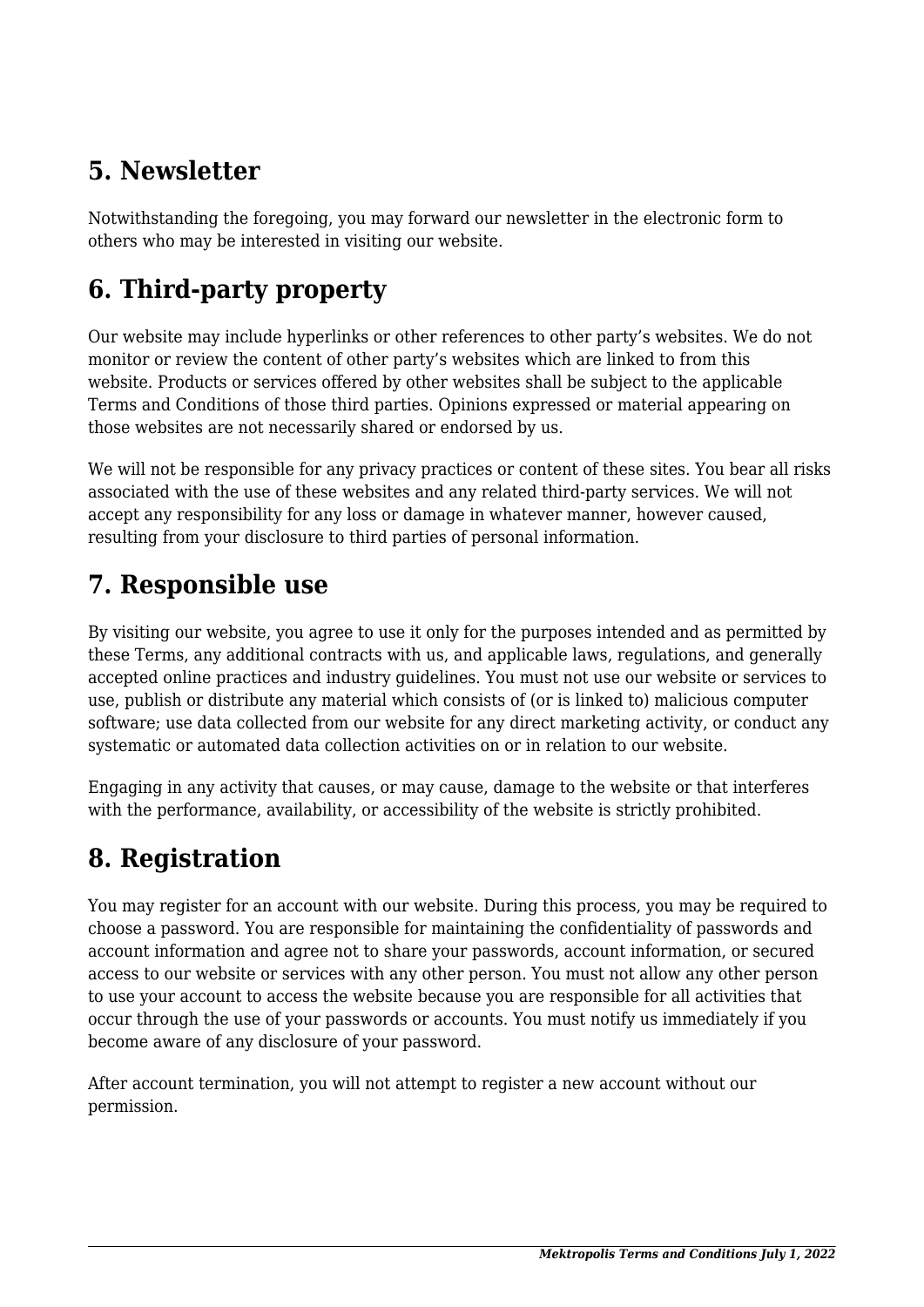### **9. Content posted by you**

We may provide various open communication tools on our website, such as blog comments, blog posts, forums, message boards, ratings and reviews, and various social media services. It might not be feasible for us to screen or monitor all content that you or others may share or submit on or through our website. However, we reserve the right to review the content and to monitor all use of and activity on our website, and remove or reject any content in our sole discretion. By posting information or otherwise using any open communication tools as mentioned, you agree that your content will comply with these Terms and Conditions and must not be illegal or unlawful or infringe any person's legal rights.

#### **10. Idea submission**

Do not submit any ideas, inventions, works of authorship, or other information that can be considered your own intellectual property that you would like to present to us unless we have first signed an agreement regarding the intellectual property or a non-disclosure agreement. If you disclose it to us absent such written agreement, you grant to us a worldwide, irrevocable, non-exclusive, royalty-free license to use, reproduce, store, adapt, publish, translate and distribute your content in any existing or future media.

### **11. Termination of use**

We may, in our sole discretion, at any time modify or discontinue access to, temporarily or permanently, the website or any Service thereon. You agree that we will not be liable to you or any third party for any such modification, suspension or discontinuance of your access to, or use of, the website or any content that you may have shared on the website. You will not be entitled to any compensation or other payment, even if certain features, settings, and/or any Content you have contributed or have come to rely on, are permanently lost. You must not circumvent or bypass, or attempt to circumvent or bypass, any access restriction measures on our website.

#### **12. Warranties and liability**

Nothing in this section will limit or exclude any warranty implied by law that it would be unlawful to limit or to exclude. This website and all content on the website are provided on an "as is" and "as available" basis and may include inaccuracies or typographical errors. We expressly disclaim all warranties of any kind, whether express or implied, as to the availability, accuracy, or completeness of the Content. We make no warranty that:

- this website or our products or services will meet your requirements;
- this website will be available on an uninterrupted, timely, secure, or error-free basis;
- the quality of any product or service purchased or obtained by you through this website will meet your expectations.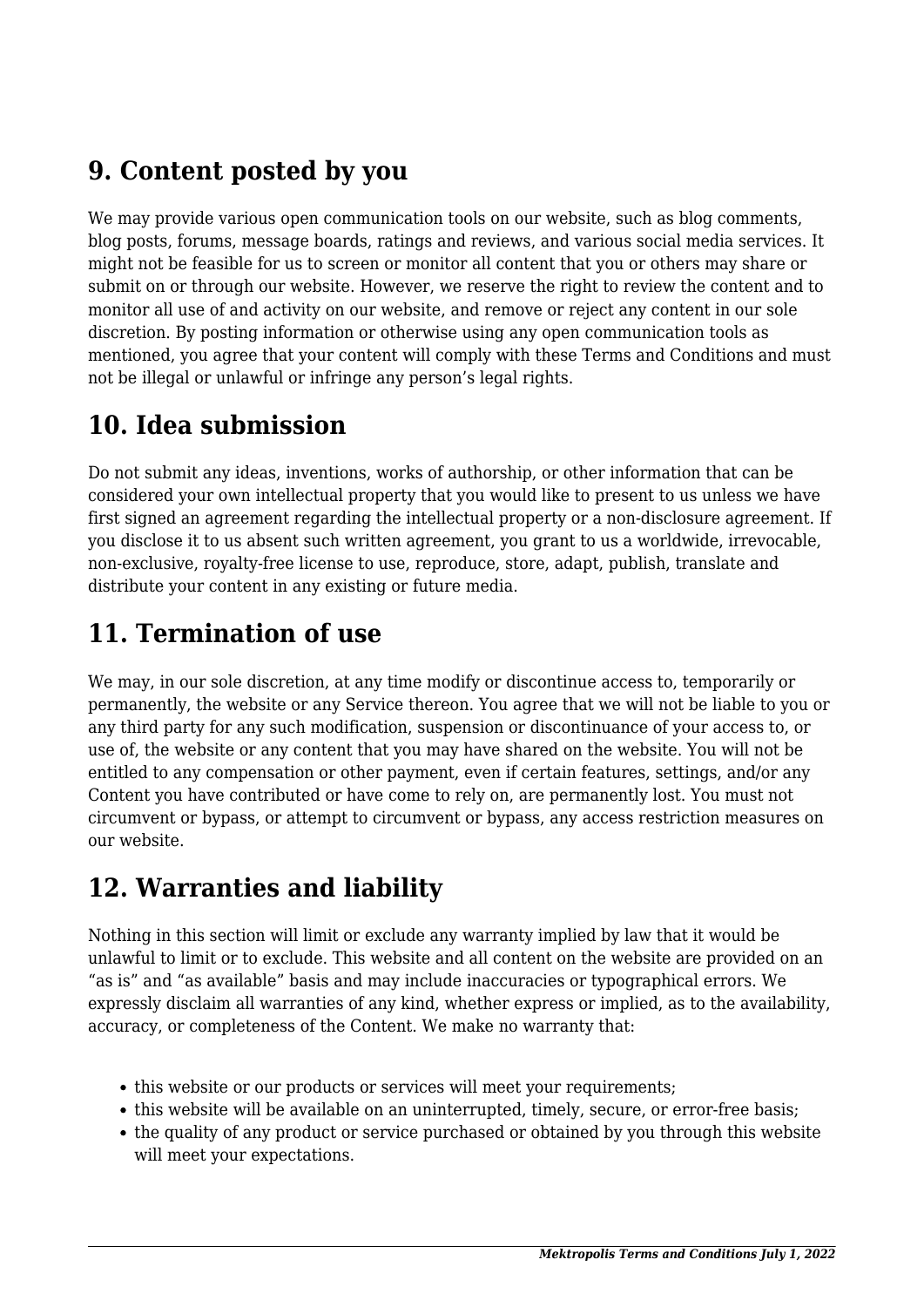Nothing on this website constitutes or is meant to constitute, legal, financial or medical advice of any kind. If you require advice you should consult an appropriate professional.

The following provisions of this section will apply to the maximum extent permitted by applicable law and will not limit or exclude our liability in respect of any matter which it would be unlawful or illegal for us to limit or to exclude our liability. In no event will we be liable for any direct or indirect damages (including any damages for loss of profits or revenue, loss or corruption of data, software or database, or loss of or harm to property or data) incurred by you or any third party, arising from your access to, or use of, our website.

Except to the extent any additional contract expressly states otherwise, our maximum liability to you for all damages arising out of or related to the website or any products and services marketed or sold through the website, regardless of the form of legal action that imposes liability (whether in contract, equity, negligence, intended conduct, tort or otherwise) will be limited to HKD \$1000. Such limit will apply in the aggregate to all of your claims, actions and causes of action of every kind and nature.

### **13. Privacy**

To access our website and/or services, you may be required to provide certain information about yourself as part of the registration process. You agree that any information you provide will always be accurate, correct, and up to date.

We take your personal data seriously and are committed to protecting your privacy. We will not use your email address for unsolicited mail. Any emails sent by us to you will only be in connection with the provision of agreed products or services.

We have developed a policy to address any privacy concerns you may have. For more information, please see our [Privacy Statement](https://mektropolis.com/privacy-statement) and our [Cookie Policy](https://mektropolis.com/cookie-policy-eu/).

# **14. Accessibility**

We are committed to making the content we provide accessible to individuals with disabilities. If you have a disability and are unable to access any portion of our website due to your disability, we ask you to give us a notice including a detailed description of the issue you encountered. If the issue is readily identifiable and resolvable in accordance with industrystandard information technology tools and techniques we will promptly resolve it.

### **15. Export restrictions / Legal compliance**

Access to the website from territories or countries where the Content or purchase of the products or Services sold on the website is illegal is prohibited. You may not use this website in violation of export laws and regulations of Hong Kong.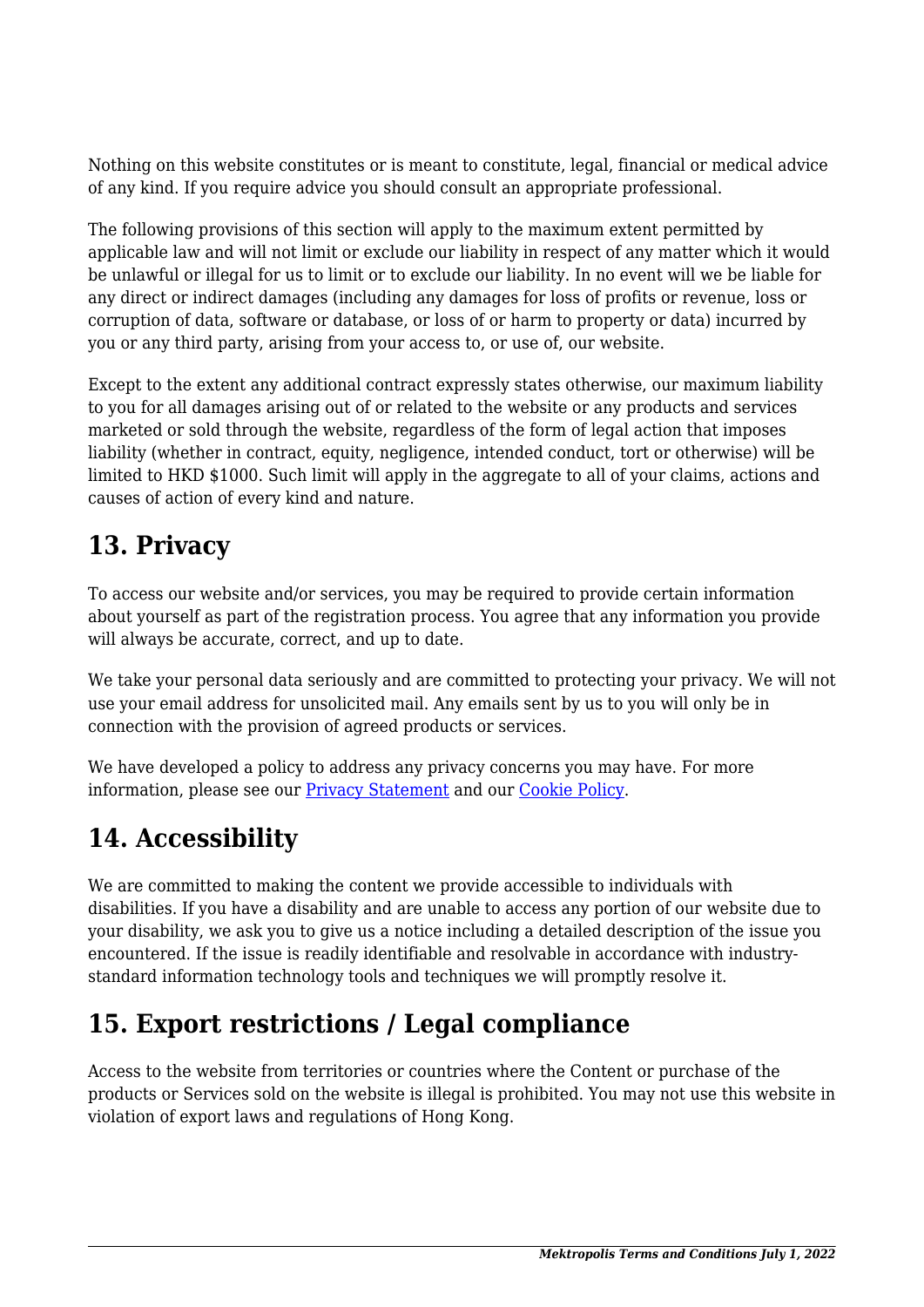### **16. Assignment**

You may not assign, transfer or sub-contract any of your rights and/or obligations under these Terms and conditions, in whole or in part, to any third party without our prior written consent. Any purported assignment in violation of this Section will be null and void.

#### **17. Breaches of these Terms and conditions**

Without prejudice to our other rights under these Terms and Conditions, if you breach these Terms and Conditions in any way, we may take such action as we deem appropriate to deal with the breach, including temporarily or permanently suspending your access to the website, contacting your internet service provider to request that they block your access to the website, and/or commence legal action against you.

#### **18. Force majeure**

Except for obligations to pay money hereunder, no delay, failure or omission by either party to carry out or observe any of its obligations hereunder will be deemed to be a breach of these Terms and conditions if and for as long as such delay, failure or omission arises from any cause beyond the reasonable control of that party.

### **19. Indemnification**

You agree to indemnify, defend and hold us harmless, from and against any and all claims, liabilities, damages, losses and expenses, relating to your violation of these Terms and conditions, and applicable laws, including intellectual property rights and privacy rights. You will promptly reimburse us for our damages, losses, costs and expenses relating to or arising out of such claims.

#### **20. Waiver**

Failure to enforce any of the provisions set out in these Terms and Conditions and any Agreement, or failure to exercise any option to terminate, shall not be construed as waiver of such provisions and shall not affect the validity of these Terms and Conditions or of any Agreement or any part thereof, or the right thereafter to enforce each and every provision.

### **21. Language**

These Terms and Conditions will be interpreted and construed exclusively in English. All notices and correspondence will be written exclusively in that language.